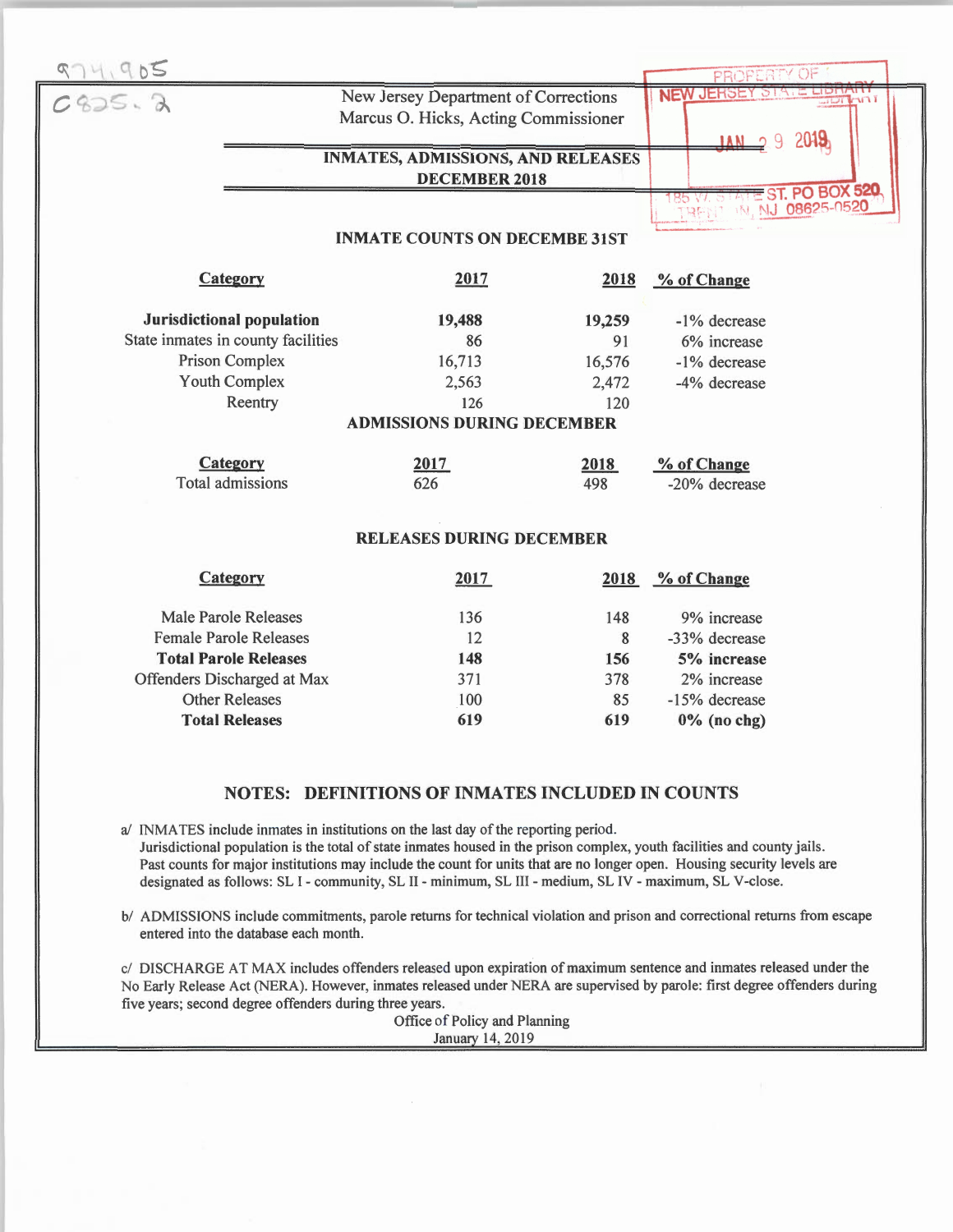|                       | Jul | Aug | Sep | Oct | Nov | Dec |     | December 2017 |
|-----------------------|-----|-----|-----|-----|-----|-----|-----|---------------|
| <b>ADMISSIONS b/</b>  | 694 | 656 | 619 | 689 | 523 | 498 | 626 | $-20%$        |
| <b>TOTAL RELEASES</b> | 744 | 678 | 671 | 699 | 635 | 619 | 619 | 0%            |
| <b>PAROLES</b>        | 207 | 179 | 217 | 234 | 177 | 156 | 148 | 5%            |
| Male                  | 192 | 160 | 211 | 217 | 167 | 148 | 136 | 9%            |
| Female                | 15  | 19  |     |     | 10  |     | 12  | $-33%$        |
| DISCHARGE AT MAX c/   | 407 | 390 | 354 | 372 | 379 | 378 | 371 | 2%            |
| <b>OTHER</b>          | 130 | 109 | 100 | 93  | 79  | 85  | 100 | $-15%$        |

ADMISSIONS AND RELEASES BY MONTH 2018

NOTE: "OTHER" includes the following: ISP, Deaths, Recall, Unspecified Discharges.

ADMISSIONS AND RELEASES BY FISCAL YEAR - (06/30/XX)

|                            | 2014  | 2015  | 2016  |      | 2018 |
|----------------------------|-------|-------|-------|------|------|
| <b>TOTAL ADMISSIONS b/</b> | 9694  | 9449  | 9295  | 9240 | 8721 |
| <b>TOTAL RELEASES</b>      | 10553 | 10428 | 10321 | 9585 | 8643 |
| <b>PAROLES</b>             | 3000  | 2949  | 2873  | 2615 | 2353 |
| Male                       | 2764  | 2721  | 2653  | 2413 | 2195 |
| Female                     | 236   | 228   | 220   | 202  | 158  |
| DISCHARGE AT MAX c/        | 6045  | 5853  | 5636  | 5182 | 4739 |
| <b>OTHER</b>               | 1508  | 1626  | 1812  | 1788 | 1551 |

ADMISSIONS AND RELEASES BY CALENDAR YEAR (2013 - 2017)

|                            | 2013  | 2014  | 2015  | 2016 | 2017       |
|----------------------------|-------|-------|-------|------|------------|
| <b>TOTAL ADMISSIONS b/</b> | 10189 | 9582  | 9381  | 9192 | 9096       |
| <b>TOTAL RELEASES</b>      | 10970 | 10367 | 10497 | 9824 | 9181       |
| <b>PAROLES</b>             | 3188  | 2926  | 2968  | 2718 | 2498       |
| Male                       | 2929  | 2712  | 2731  | 2520 | 2302       |
| Female                     | 259   | 214   | 237   | 198  | <b>196</b> |
| <b>DISCHARGE AT MAX c/</b> | 6059  | 5948  | 5793  | 5290 | 4987       |
| <b>OTHER</b>               | 1723  | 1493  | 1736  | 1816 | 1696       |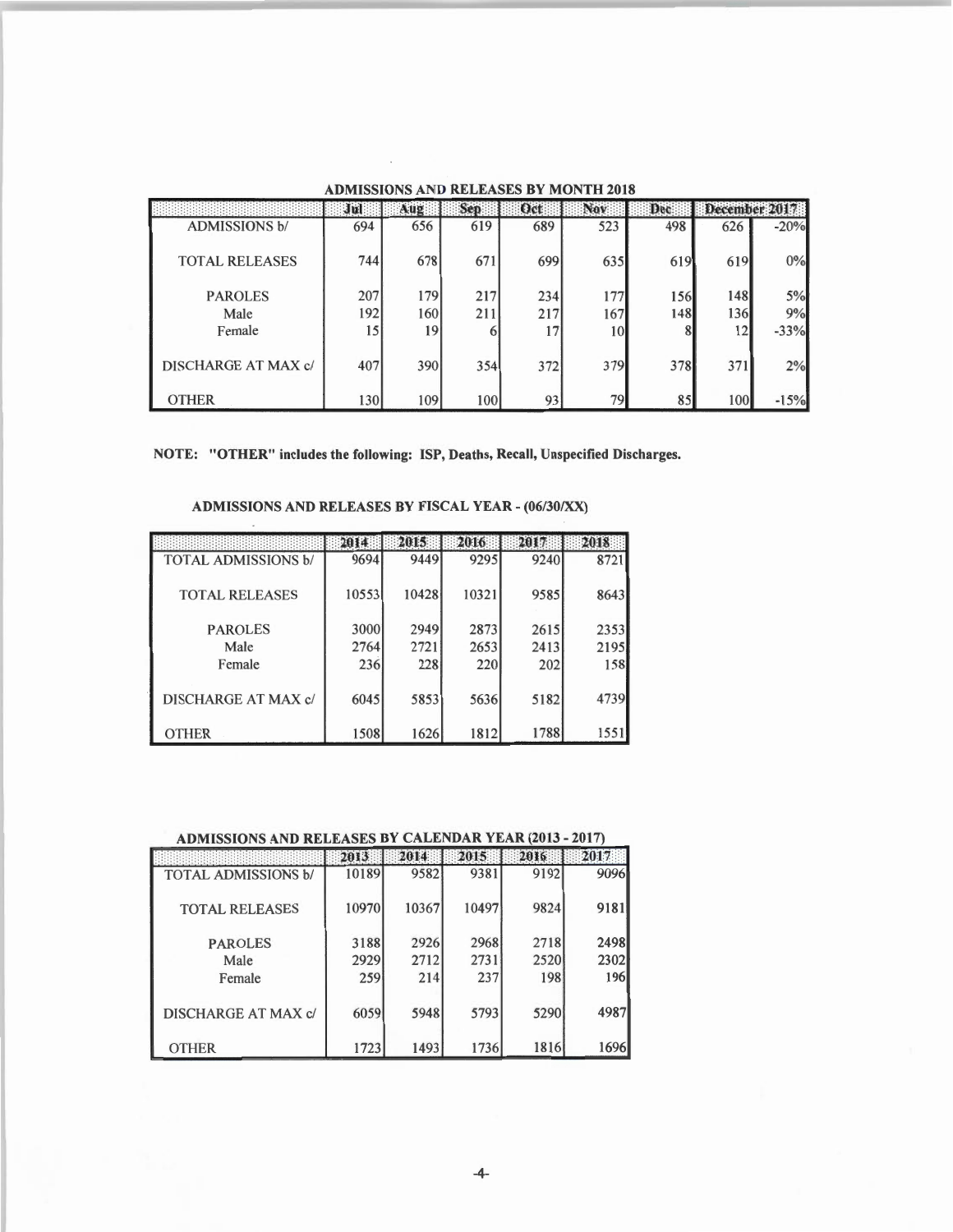|                                                | By Month 2018 |            |            |            |            |            |            | Fiscal Years - $(6/30/XX)$ |            |            |            |            |
|------------------------------------------------|---------------|------------|------------|------------|------------|------------|------------|----------------------------|------------|------------|------------|------------|
|                                                | Jul           | Aug.       | Sep        | Oct:       | Nov.       | <b>Dec</b> |            | Dec 2017                   | 2015       | 2016       | 2017       | 2018       |
| YOUTH CORRCTNL COMPLEX                         | 2556          | 2577       | 2547       | 2512       | 2480       | 2472       | 2563       | $-4\%$                     | 3260       | 2853       | 2627       | 2600       |
| <b>GARDEN STATE RECPTN &amp; YTH</b>           | 1248          | 1256       | 1240       | 1228       | 1223       | 1216       | 1252       | $-3%$                      | 1664       | 1433       | 1275       | 1274       |
| Main (SL III)                                  | 1248          | 1256       | 1240       | 1228       | 1223       | 1216       | 1252       | $-3%$                      | 1664       | 1433       | 1275       | 1274       |
| <b>ALBERT C. WAGNER</b>                        | 647           | 651        | 642        | 642        | 619        | 627        | 660        | $-5%$                      | 696        | 658        | 665        | 654        |
| Main (SL III)                                  | 394           | 395        | 386        | 386        | 367        | 365        | 403        | $-9%$                      | 430        | 397        | 404        | 391        |
| Ad Seg $(SL V)$                                | 253           | 256        | 256        | 256        | 252        | 262        | 257        | 2%                         | 266        | 261        | 261        | 263        |
| <b>IMOUNTAINVIEW YTH CORR</b><br>Main (SL III) | 661<br>661    | 670<br>670 | 665<br>665 | 642<br>642 | 638<br>638 | 629<br>629 | 651<br>651 | $-3%$<br>$-3%$             | 900<br>900 | 762<br>762 | 687<br>687 | 672<br>672 |

## **END OF MONTH INMATE POPULATION (Continued)**

**INMATES BY HOUSING SECURITY LEVEL\*** 

|                           | By Month 2018 |       |       |       |       |       |       |                          |       |                   | Fiscal Years $(6/30/XX)$ |       |
|---------------------------|---------------|-------|-------|-------|-------|-------|-------|--------------------------|-------|-------------------|--------------------------|-------|
|                           | Jul           | Aug   | Sep   | Oct   | Nov.  | Dec   |       | Decemberr 2017 2015 2016 |       |                   | 2017                     | 2018  |
| <b>TOTAL INMATE COUNT</b> | 19576         | 19554 | 19502 | 19492 | 19380 | 19259 | 19488 | $-1%$                    |       | 21077 20158       | 19573                    | 19626 |
| In County Facilities      | 1721          | 155   | 140   | 184   | 89    |       | 86    | 6%                       | 231   | 212               | 163                      | 169   |
| <b>SL I (Community)</b>   | 2651          | 2635  | 2650  | 2655  | 2668  | 2652  | 2679  | $-1%$                    | 2661  | 2911              | 2655                     | 2614  |
| $SLI$ II (Mirimum)        | 1381          | 1378  | 1350  | 1364  | 1333  | 1316  | 1373  | $-4%$                    | 1982  | 1784              | 1456                     | 1363  |
| SL III (Medium)           | 9427          | 9446  | 9418  | 9395  | 9390  | 9355  | 9536  | $-2%$                    | 10075 | 9262              | 9461                     | 9498  |
| SL IV (Maximum)           | 4395          | 4396  | 4366  | 4378  | 4380  | 4311  | 4375  | $-1\%$                   | 4508  | 4435              | 4374                     | 4397  |
| SL V (Close)              | 1550          | 1544  | 1578  | 1516  | 1520  | 1534  | 1439  | 7%                       | 1620  | 155A<br>1 J J H I | 1AFA<br>140'T            | 1585  |

\* SECURITY LEVEL - this is not a complete enumeration of each security level. Where facilities have various security levels, which cannot be differentiated by individual housing units, the facility is assigned a security level consistent with a majority of inmates housed.